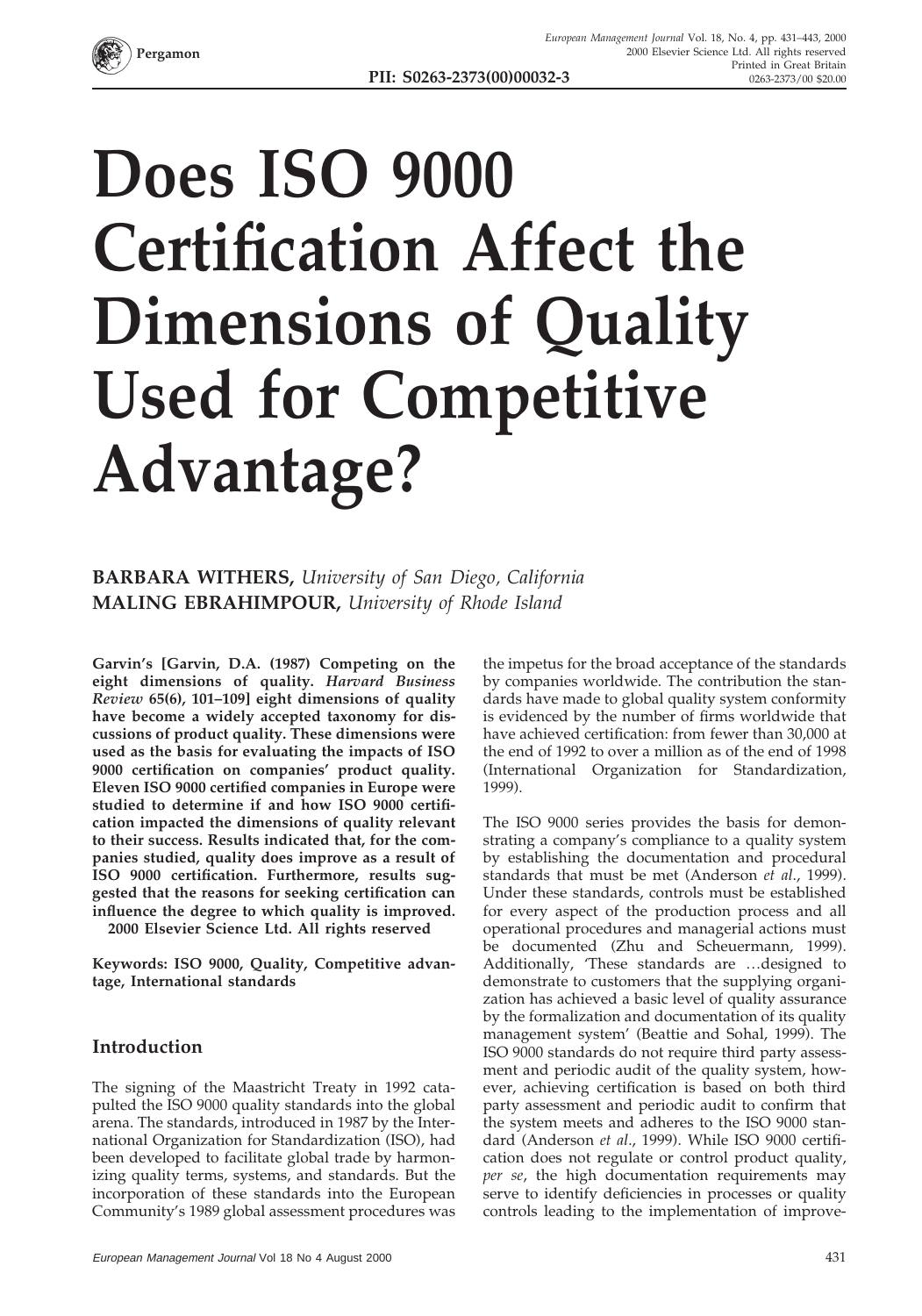ments (Anderson *et al*., 1999; Beattie and Sohal, 1999; Docking and Dowen, 1999).

Perceptions of quality and its role in firms' competitiveness have changed dramatically over the past 30 years. Consumerism, the global marketplace, and e-commerce have been key factors in these shifts. Consumers and businesses demand high quality products, and now, with the popularity and availability of doing business on the internet, they can 'shop the world' to find them. The global supply chain has become a reality. Thus the role of quality in a firm's competitiveness has evolved into a strategic one (Ismail and Hashmi, 1999) and, as a result, quality is an imperative that no firm can ignore. According to Garvin (1987), effectively competing on the basis of quality requires the identification and enhancement of those dimensions from which the firm can gain a strategic competitive advantage. To facilitate the incorporation of quality into firms' strategic planning, Garvin (1987) proposed eight dimensions of quality to serve as a framework for the discussion and analysis of product quality (see Table 1). Firms must determine the best way to incorporate this imperative into their strategic planning and operations.

Many quality philosophies and initiatives have appeared in recent years, and virtually every manufacturing organization has pursued some type of quality system. For a number of years TQM appeared to be the most popular quality strategy (Mann and Kehoe, 1994), however, it is now generally accepted that ISO 9000 has become the most prevalent global quality initiative (Tsiotras and Gotzamani, 1996; Ismail and Hashmi, 1999; Lee and Palmer, 1999; Zhu and Scheuermann, 1999). According to the literature, pursuit of ISO 9000 certification is primarily motivated by the need for an entré into the global marketplace, competitive pressures, or customer requirements (for examples, see Anderson *et al*., 1999; Carlsson and Carlsson, 1996; Lee and Palmer, 1999; Rayner and Porter, 1991; Beattie and Sohal, 1999). These factors, among others, are used to explain the prevalence of ISO 9000 certification among firms in the world today (Tsiotras and Gotzamani, 1996). Thus, achieving ISO 9000 certification contributes to a firm's competitiveness from the perspective of serving as a 'license to compete.' An issue that deserves attention is the contribution that ISO 9000 certification makes to competitiveness. Anderson *et al*. (1999) attempted to address this issue and reported evidence that firms are highly motivated to seek ISO 9000 certification for reasons beyond regulatory or customer requirements. Their analysis revealed that firms seek ISO 9000 certification as 'credible public signals of effective quality management practices' (Anderson *et al*., 1999, p. 40). Others have reported that ISO 9000 certification results in a perception of higher quality (Docking and Dowen, 1999). While these signals may contribute to some public awareness of a firm's efforts regarding quality systems, it is not clear that such awareness actually affects competitiveness. On the other hand, if there is some evidence that ISO 9000 certification has positive impacts on the dimensions of quality from which a firm gains its competitive advantage, then such 'public signals' would have more value. Thus, an important question that needs to be answered is whether ISO 9000 certification contributes to a firm's competitiveness by enhancing the dimensions of quality it uses for competitive advantage. This study seeks to answer this question.

A plethora of articles about ISO 9000 exists in the literature today. Many articles have appeared in trade magazines and other practitioner-oriented publications. These works are primarily prescriptive or descriptive and relate to such issues as implementation steps, justification for certification, benefits and costs of certification (for examples, see McFayden and Walsh, 1992; Houghton, 1993; Morrow, 1993; Reddish, 1994). In general, these publications are speculative, impressionistic, anecdotal, and typically based on the experiences of a single company.

The literature also abounds with journal articles addressing a variety of issues. Numerous studies have presented evidence that ISO 9000 certification enhances other quality initiatives, particularly TQM (Beattie and Sohal, 1999; Ismail and Hashmi, 1999; Lee and Palmer, 1999). Empirical studies have addressed issues such as costs and benefits of certification (Atwater and Discenza, 1993; Rayner and Porter, 1991), motivation for adopting ISO 9000 standards (Anderson *et al*., 1999; Beattie and Sohal, 1999),

| Quality dimension | Definition                                                                                      |
|-------------------|-------------------------------------------------------------------------------------------------|
| Performance       | A product's primary operating characteristics                                                   |
| <b>Features</b>   | The 'bells and whistles' of products and services that supplement their basic functioning       |
| Reliability       | The probability of a product malfunctioning or failing within a specified time period           |
| Conformance       | The degree to which a product's design and operating characteristics meet established standards |
| Durability        | The amount of use one gets from a product before it deteriorates                                |
| Serviceability    | The speed, courtesy, competence, and ease of repair                                             |
| Aesthetics        | How a product looks, feels, sounds, tastes, or smells                                           |
| Perceived quality | Reputation                                                                                      |

**Table 1 Dimensions of Quality**

From D.A. Garvin (1987).